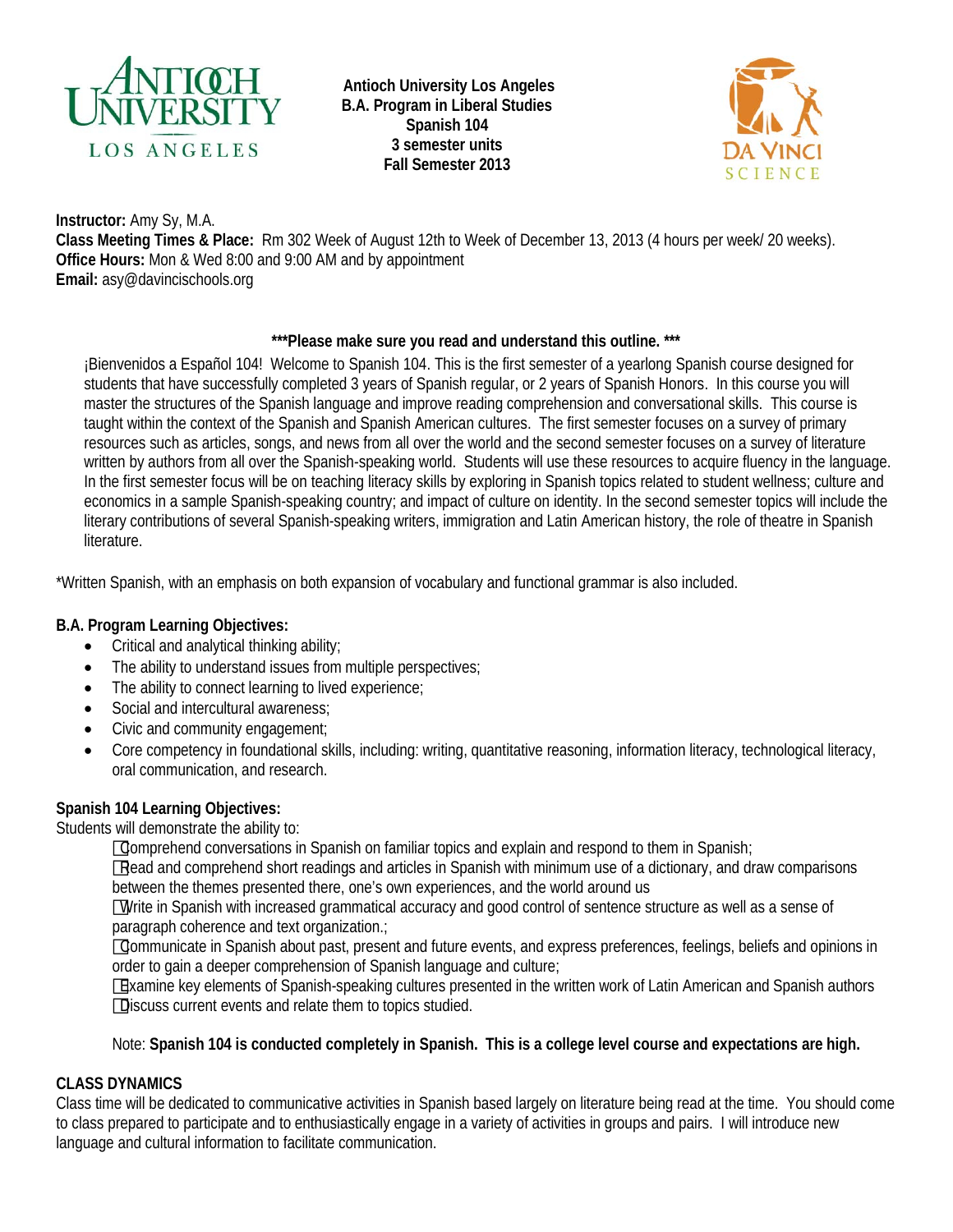#### **REQUIRED MATERIALS**

Blue or Black pens, highlighters, Single subject notebook not shared with other classes, bilingual dictionary. Recommended Materials: (optional) 501 Spanish Verbs (both found at any bookstore)

## **EXPECTATION OF STUDENTS**

Active participation is essential to the successful completion of this course. You are expected to demonstrate your willingness to participate in pair and group activities and that you have come to class prepared (having read the assigned pages and completed the assigned homework **on time**). If you do not prepare before class and participate actively in class, it is highly unlikely that you will acquire the necessary skills to pass the course. All course information will be updated regularly on My Big Campus where you will be expected to go for missing work and important information.

#### **SPEAKING**

Proficiency in speaking is an important objective of the course. For that reason, you will be provided many opportunities to acquire the necessary skills to speak in a variety of contexts and situations. You will be assigned role plays, skits, and oral presentations to be performed in class.

#### **ISSUES AND CONCERNS**

You should always speak with me directly with any issues or concerns about this course. I am here to support you and encourage you throughout the learning process and understand that we all come from different language backgrounds and capabilities. As your mentor and a lover of the Spanish language, literature and culture, it is in both of our best interests that you enjoy the learning experience in my class and leave this year with the desire to continue your love of Spanish and use Spanish in many capacities.

#### **Evaluation Criteria**

The final evaluation will address the extent to which students have met the learning objectives listed above, as demonstrated in:

- Active contributions to classroom discussion demonstrating constructive dialogue with peers
- •Depth and critical perspective in papers and exams

•Development of understanding of the selected texts and analytical skill over the course of the term.

Additionally, the specific components of the course grade are constructed as follows:

- Listening and reading comprehension 25% (short weekly quizzes about class readings)
- Speaking (both conversational and presentational) 25%
- Writing 25% (3 formal essays)
- Culture 10% (2 presentations)
- Participation 15% (daily, anticipatory questions and post reading conversations entirely in Spanish)
- **Required Texts:**
- Teacher Reading Packets; Una Sola Vida, Nuestra Identidad Cultural, El Bienestar Social,

#### *Tentative* **Schedule, Outline of Class Discussions, Readings, Assessments & Assignments:**

#### **Weeks 1-7 Una Sola Vida**

#### *Readings:*

• Paquete de lecturas- Una Sola Vida

*Topics:* Teaching literacy skills by exploring topics that relate to student wellness.

- *Course Introduction*
- ¿Cómo puedo yo ser más orgulloso de mi mismo? How can I be even more proud of myself?

# *Assessments:*

Journal, quizzes, analysis of findings (cause and effect diagrams, progress charts, etc.), essay

# **Learning Objectives:**

• Aprender la importancia de vivir una vida equilibrada y la importancia de la habilidad de manejar su tiempo. *Living a balanced*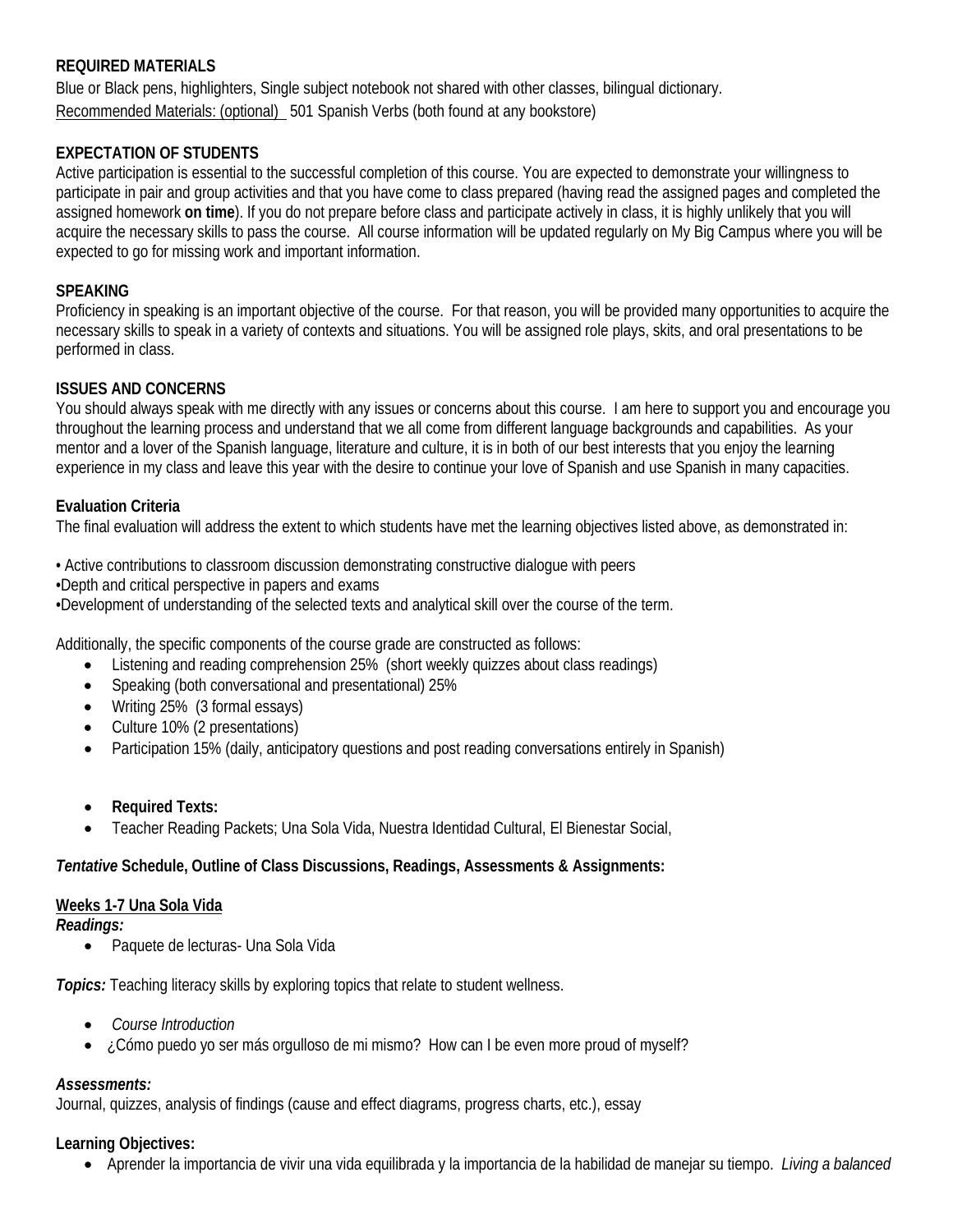*life and the importance of time management.*

- Aprender conceptos básicos sobre la nutrición para una dieta sana y equilibrada. *Learn basic concepts about nutrition and a healthy diet.*
- Reflexionar acerca de nuestros hábitos alimenticios y las implicaciones directas en nuestra salud y en nuestro entorno. *Reflect on our dietary habits and direct implications of our health and our environment.*
- Destacar la presión social en el consumo juvenil. Highlight social pressure on youth consumption.

# **Weeks 8-14 Nuestra Identidad Cultural**

*Readings:*

Paquete de lecturas

# *Topics:*

- ¿Cuáles son los retos y las oportunidades que presenta una sociedad multicultural a la cultura e identidad de un individuo? *What effect do the challenges and opportunities presented by a multicultural society have on the cultural identity of an individual?*
- Students acquire information, recognize distinctive viewpoints and further their knowledge of other disciplines. Students address discrete elements of daily life, topics of self and immediate or external environment or complex, concrete, factual and abstract topics related to the immediate and external environment.

*Assessments:* **Palabra en la calle** (Word on the street)- a mini documentary where people are interviewed about cultural/social issues that matter most to our students. **Bosquejo-** sketchbook where student documents their learnings each class. **Persuasive letter**- "A person you know that is older is always complaining that young people don't preserve cultural traditions". Write them a letter giving your opinion.

**Learning Objectives:** 

- Reflexionar sobre las tradiciones, valores, identidad y cultura de uno mismo*: Reflection of traditions/ values, identity and culture of oneself.*
- Analizar cómo la cultura de la mayoría influye en uno mismo*. Analyze how the culture of the majority influences oneself.*
- Aprender el origen de algunas de nuestras tradiciones: *Learn the origin of some of our traditions.*

#### **Weeks 15-19: El Bienestar Social**

*Readings:*

• Paquete de lecturas

# *Topics:*

Students will research what is a dignified life, what does el "bienestar social" mean to them? They will then choose a Spanish speaking country to research and compare with their own community's social well being. They also are to work as an agent of change and choose one area in their community that needs improvement and do something to make it better and report on it. We will also analyze common grammar mistakes and learn the rules to remedy them.

#### *Assessments:*

Quizzes, Exam (gramar) cuaderno de bosquejo (sketchbook/notes), ensayo (essay)

# **Learning Objectives:**

- Reflexionar sobre el bienestar social en los países ricos y pobres. *Reflect on the social well being in poor and rich countries.*
- Analizar la calidad de vida en los países ricos y pobres. *Analyze the quality of life in rich and poor countries.*
- Destacar los desafíos para tener una vida digna*. Highlight the challenges of living a dignified life.*

# **Week 20**

*Topics:* Semester 1 wrap up

# *Assessments:*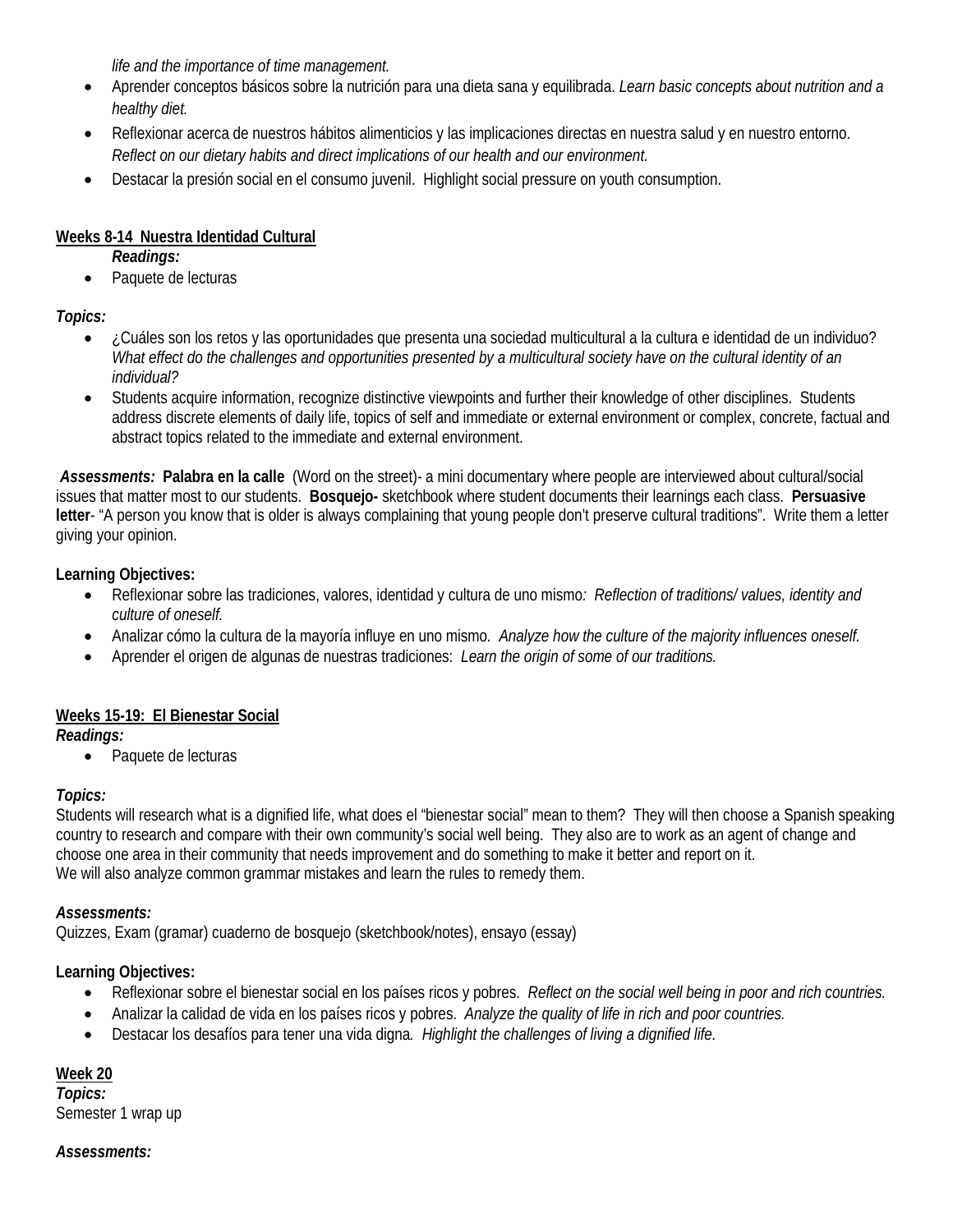#### **Presentation of Learning (oral exam)**

**Learning Objectives:**, speaking and presentational skills (Presentation of learning), Listening and Reading comprehension and understanding of culture (final exam)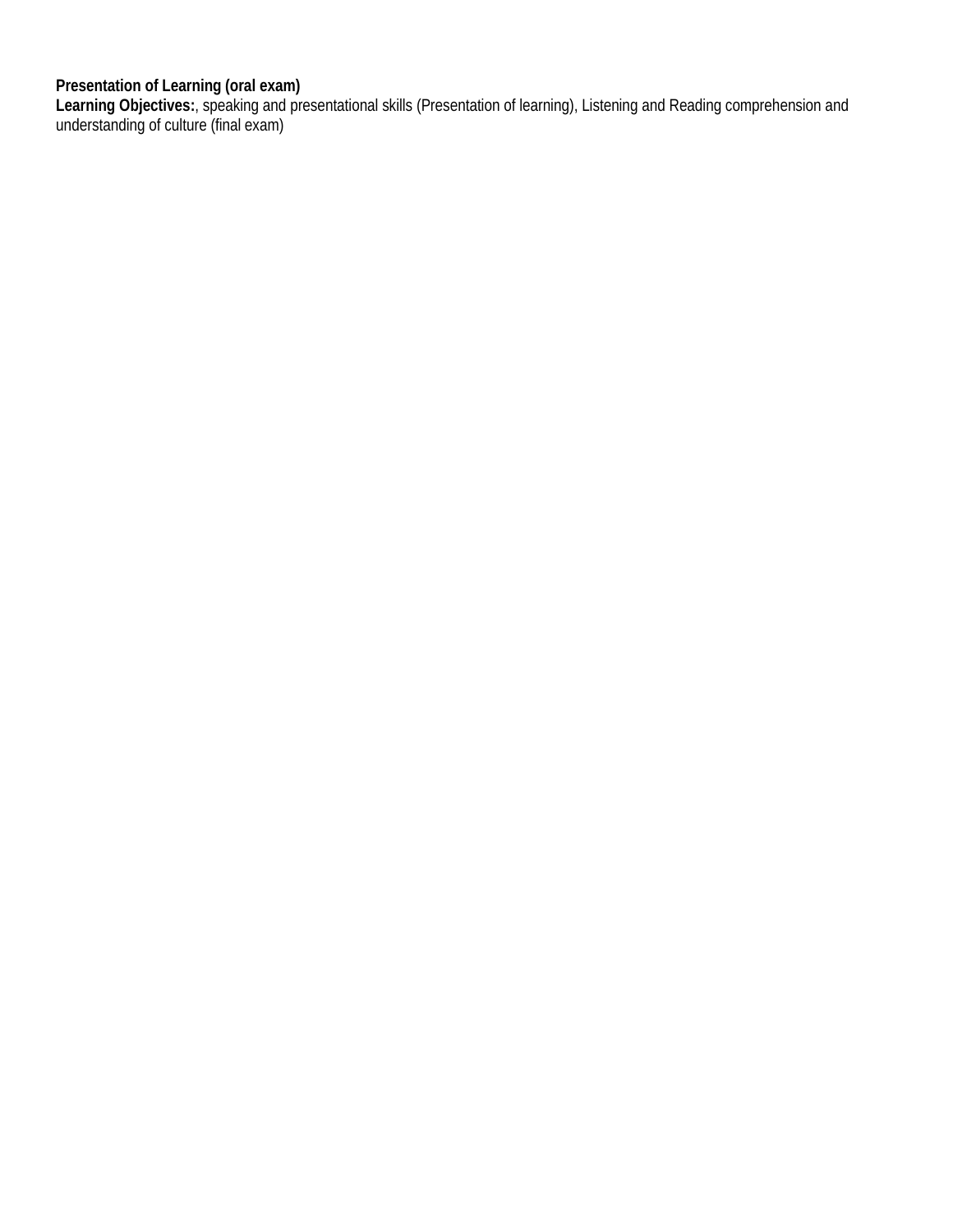#### **Incomplete Policy**

Per University policy, students must complete all course work by the deadlines stated in the syllabus. If a student anticipates not being able to complete required work by the end of the term, the student may request an Incomplete from the instructor. Incompletes are awarded at the discretion of the instructor. See *AULA General Catalog, 2010-2012*, (p.63) for university policy.

## **Attendance Policy**

Students are expected to attend all the class sessions and participate as required by the syllabus. Students missing more than 4 class sessions or missing portions of 6 or more class sessions must make up the missed time by completing assignments per instructors direction, students missing more than 8 classes will not receive credit for the course. See AULA General Catalog, 2010-2012 (p.59) a[t http://www.antiochla.edu/\\_recources/10.12\\_Catalog\\_web.pdf](http://www.antiochla.edu/_recources/10.12_Catalog_web.pdf) for full university policy on attendance.

## **Plagiarism Policy**

Plagiarism – that is, the intentional or unintentional borrowing of another person's ideas, images, research, or data without citation -- is a serious breach of academic integrity that results in sanctions, including dismissal from the University. Please consult the Purdue Online Writing Lab<http://owl.english.purdue.edu/owl/resource/589/01/> for specific guidance on avoiding plagiarism while taking notes, summarizing, paraphrasing, and quoting from sources. Students committing plagiarism will be also be subject to disciplinary action from DaVinci Schools as well as from the University.

## •

# **Reasonable Accommodation for Students with Disabilities**

Antioch University is committed to providing reasonable accommodations to qualified students with disabilities in accordance with Section 504 of the Rehabilitation Act of 1973 and the Americans with Disabilities Act of 2008. Students with disabilities may contact the Disability Support Services office to initiate the process and request accommodations that will enable them to have an equal opportunity to benefit from and participate in the institution's programs and services. Students are encouraged to do this as early in the term as possible, since reasonable accommodations are not retroactive. The Disability Support Services office is available to address questions regarding reasonable accommodations at any point in the term.

For more information, please contact Josh Williams, Director of Student Affairs, extension 441, [jwilliams10@antioch.edu,](mailto:jwilliams10@antioch.edu) room A2041.

# **Antioch University Policies:**

Antioch University is committed to building a vibrant and inclusive educational environment that promotes learning and the free exchange of ideas. Our academic and learning communities are based upon the expectation that their members uphold the shared goal of academic excellence through honesty, integrity, and pride in one's own academic efforts and respectful treatment of the academic efforts of others.

All students are expected to comply with Antioch University policies, including the Title IX Sexual Harassment and Sexual Violence Policy and the Student Conduct Policy.

To access academic, student, and other university policies are available online: [http://aura.antioch.edu/au\\_policies/](http://aura.antioch.edu/au_policies/)

#### **Da Vinci statement on Academic Integrity**

As a student and member of the Da Vinci community, you are expected to demonstrate integrity in all of your academic endeavors. You are evaluated on your own merits. Using translators (such as google translate) is NOT acceptable and is considered cheating.

I have read these policies and reviewed them with my student.